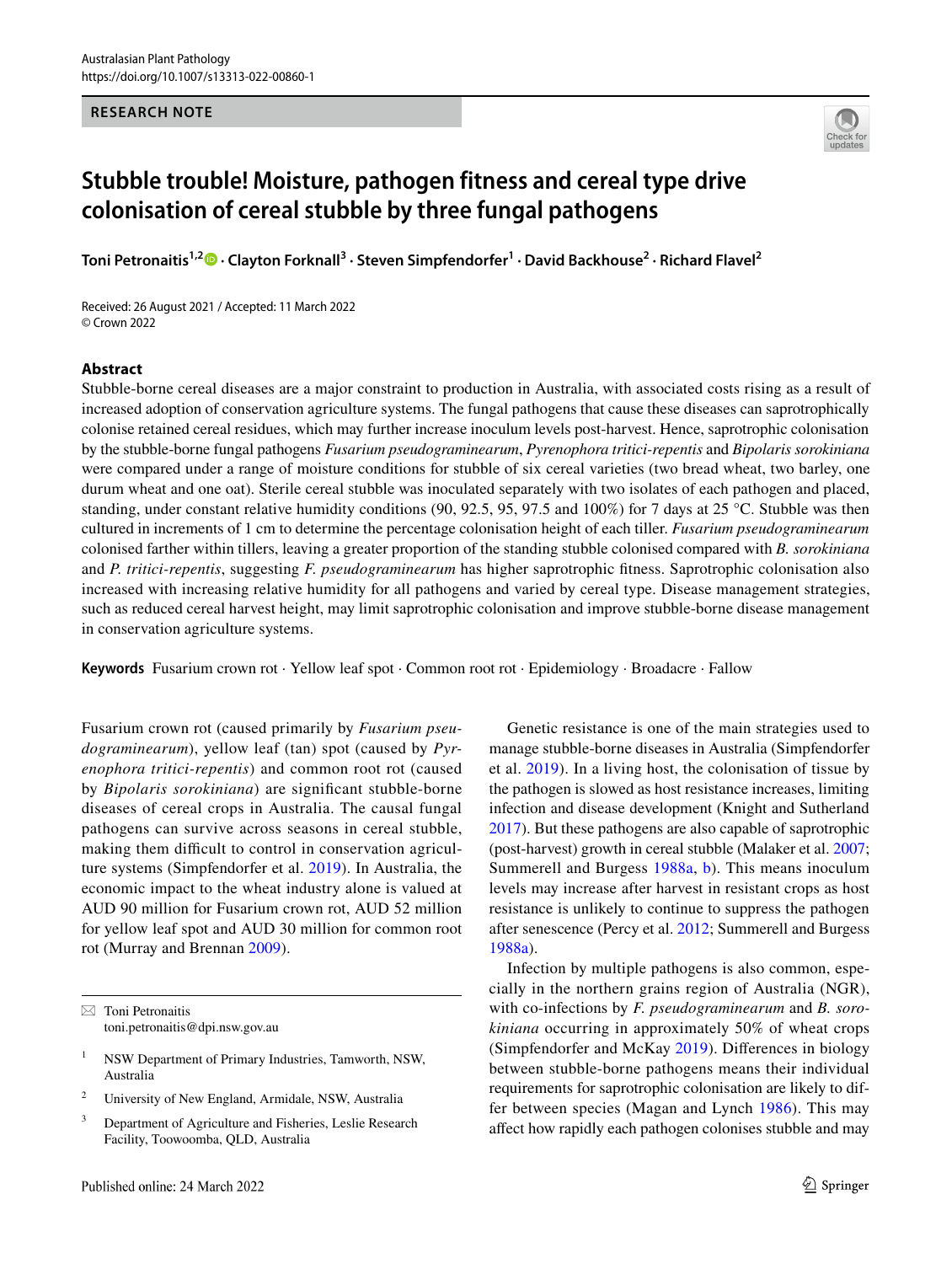determine which one dominates in a following season. For example, pathogens which can colonise stubble under lower moisture conditions may dominate the substrate, as moisture is a major limiting factor for saprotrophic colonisation (Magan and Lynch [1986;](#page-4-5) Summerell and Burgess [1989\)](#page-5-3). Three hypotheses were tested using cultivars relevant to the NGR: (1) when moisture is increased, saprotrophic colonisation by pathogens will also increase, (2) diferent pathogens have varying rates of saprotrophic colonisation as infuenced by individual isolate or species ftness, and (3) saprotrophic colonisation will not be afected by the genetic resistance traits of cereal crop types or varieties.

Two isolates each of *F. pseudograminearum* (DAR 84148 and DAR 84149), *P. tritici-repentis* (DAR 84971 and DAR 84972) and *B. sorokiniana* (DAR 84145 and DAR 84144) were collected from bread wheat (*Triticum aestivum*) or durum wheat (*Triticum durum*) crops in New South Wales (NSW), Australia between 2017 and 2019. Isolates were cultured on 1/4 strength Potato Dextrose Agar (PDA)+novobiocin (10 g PDA, 15 g technical agar plus 0.1 g novobiocin/L water) and incubated under alternating white and near ultraviolet lights for a 12 h photoperiod of 66.6% alternating fuorescent (FL36W/865, Sylvania, East Sussex, United Kingdom) and 33.3% blacklight blue (F36T8 BLB, Crompton lighting, Bradford, United Kingdom) light for 7 days at 25 °C.

Cereal stubble with no visible sign of disease was collected post-harvest from experimental plots grown in 2019 at Narrabri and Tamworth in NSW, Australia (Table [1](#page-1-0)). Two varieties each of bread wheat and barley were selected to provide a range of disease susceptibilities, and oat and durum wheat varieties were selected based on industry relevance. Plants were broken down into individual tillers of all types with leaf sheath removed. Tillers were randomly selected and cut at the frst internode (between the roots and frst node) into 10 cm lengths (determined in pilot experiment to be practical length for 7-day study). Tillers were soaked in sterile distilled water for 24 h, then sterilised by autoclaving twice (on successive days) at 120 °C for 20 min.

Three tillers of each variety were cut into 1 cm segments and cultured as specifed above for 4 days at 25 °C to verify sterility.

Each tiller was inoculated with a single fungal isolate (one tiller for each isolate by variety combination) by pressing the hollow base of each tiller into the actively growing edge of the selected culture, embedding an agar plug (3 mm deep) inside the tiller base. The inoculated end of the tiller was inserted onto a tooth of a  $2 \times 2$  galvanised steel nail plate (21 mm Pryda Foil Fix, Pryda Australia, Melbourne, Australia) with one tiller per nail plate to avoid touching of nearby tillers. Nail plates were attached to a corfute base that was ftted inside each humidity chamber to simulate standing stubble.

Custom-built humidity chambers were used to impose five different humidity treatments. These were set to an average of 90% RH, 92.5% RH, 95% RH, 97.5% RH and approximately 99.9% RH (referred to throughout as nominal 100% RH), as the greatest diference in colonisation rate was expected to occur between 90 and 100% RH (Magan and Lynch [1986](#page-4-5)). Humidity chambers contained a misting unit (Humidi Mist from Reptile One, Ingleburn, NSW) connected to a humidistat (Humidity controller IHC-200 from Inkbird Tech C.L., Shenzen, China) which automatically regulated misting when RH was  $\pm 1\%$  of the set RH. A data logger (Tinytag View 2 TV-4500, Gemini Data Loggers, Chinchester, United Kingdom) measured temperature and RH every 1 min. The experiment was run for 7 days at constant temperature (25 ˚C) and exposed to a 12 h photoperiod (as specifed above).

After 7 days, tillers were trimmed into 1 cm sections and cultured for 4 days at 25 °C as specifed above. Vertical saprotrophic colonisation was measured by presence of distinctive colonies of the inoculated pathogen emerging from each tiller section. Percentage of tiller section vertically colonised by each pathogen was then calculated where each 1 cm section colonised equals 10%.

The experiment was repeated twice over time, with treatments arranged according to a split-plot design. The

<span id="page-1-0"></span>**Table 1** Cereal crop type (species and variety), collection location and disease ratings for Fusarium crown rot (FCR), common root rot (CRR) and yellow leaf spot (YLS) of the selected cereal varie-

ties used in the experiment. Rating information sourced from Winter Crop Variety Sowing Guide 2021 (Matthews et al. [2021\)](#page-4-6)

| <b>Cereal species</b> | Variety            | <b>Collection location</b> | <b>FCR</b> rating | <b>CRR</b> rating | <b>YLS</b> rating |
|-----------------------|--------------------|----------------------------|-------------------|-------------------|-------------------|
| Bread wheat           | <b>EGA</b> Gregory | Narrabri                   |                   | $MS-S$            | S                 |
|                       | LongReach Lancer   | Narrabri                   | $MS-S$            | S                 | MR-MS             |
| <b>Barley</b>         | Compass            | Narrabri                   | S                 | MS                | <b>NA</b>         |
|                       | Rosalind           | Narrabri                   | $MS-S$            | S                 | <b>NA</b>         |
| Durum wheat           | DBA Lillaroi       | Tamworth                   | S-VS              | $MS-S$            | MR-MS             |
| Oat                   | Eurrabie           | Narrabri                   | NA                | NA                | NA.               |

Not applicable (NA) as resistance level unknown or considered a non-host, moderately resistant (MR), moderately susceptible (MS), susceptible (S), very susceptible (VS)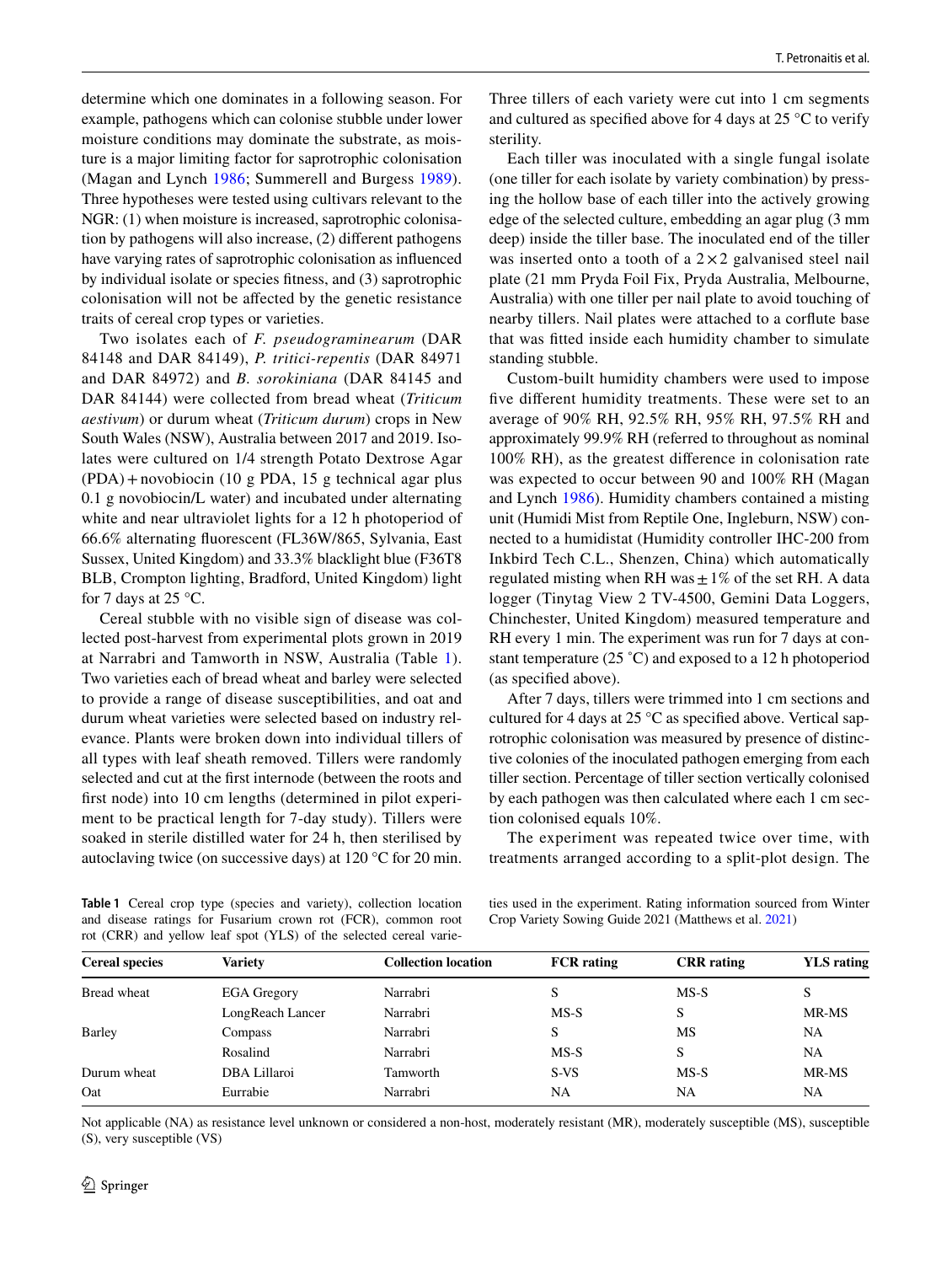

Cereal type . Barley A Bread wheat Durum + Oat

<span id="page-2-0"></span>**Fig. 1** Colonisation of stubble from four cereal species by three cereal pathogens, as a percentage (%) of cereal stubble height colonised after seven days, under difering relative humidity regimes. Error bars represent approximate standard error of the mean

RH treatments were randomly assigned to humidity chambers within each replicate run, while individual tillers corresponding to diferent cereal types and varieties, inoculated with diferent pathogens and isolates, were randomly assigned to individual nail plates within each humidity chamber.

Percentage vertical colonisation was analysed using a linear mixed model framework and required an arcsine square root transformation to meet model assumptions. The treatment structure, with all terms fitted as fixed effects, was specifed using the notation of Wilkinson and Rogers ([1973\)](#page-5-4) as:

#### *RH Treatment* ∗ (*Cereal Type*∕*Variety*)∗(*Pathogen*∕*Isolate*),

where the operators  $*$  and / correspond to the crossing and nesting operators respectively. Terms corresponding to the experimental design structure were ftted as random efects. Predictions of the fxed efects were provided as empirical best linear unbiased estimates (eBLUEs), and back-transformed to the original scale for presentation. Approximate standard errors of the back-transformed eBLUEs were obtained using a Taylor series approximation (Butler et al. [2017](#page-4-7)). Models were ftted using the ASReml-R package (Butler et al. [2017](#page-4-7)) in R (R Core Team [2019](#page-4-8)). Variance components were estimated using residual maximum likelihood (Patterson and Thompson [1971\)](#page-4-9). A Fisher's least signifcant diference test was used to compare signifcant fxed efects at the 5% level.

Saprotrophic colonisation of cereal stubble by *F. pseudograminearum, B. sorokiniana* and *P. tritici-repentis* was afected by RH, pathogen species and cereal type, evident by a signifcant three-way interaction between these treat-ments (Fig. [1](#page-2-0) and Supplementary Table 1,  $P = 0.03$ ). The diferences between isolates of the same species were not significantly different  $(P = 0.20)$  so the mean colonisation results of both isolates for each species are presented (Fig. [1\)](#page-2-0). Similarly, there were no signifcant diferences in percentage vertical colonisation between two varieties of the same cereal type  $(P=0.18)$ . As such, the mean colonisation results of the bread wheat and barley varieties are presented (Fig. [1](#page-2-0)). Percentage vertical colonisation by all pathogens increased with increasing RH, supporting Hypothesis (1) (Fig. [1\)](#page-2-0). Saprotrophic colonisation increased with increasing moisture, which is likely due to a decrease in fungal metabolic demand for osmoregulation (Liddell and Burgess [1988](#page-4-10)). This relationship is consistent with diferent fungal pathogen species on a range of substrates (Magan and Lynch [1986](#page-4-5)) and reinforces the importance of moisture to saprotrophic colonisation of cereal stubble by pathogenic fungi.

Saprotrophic colonisation by *B. sorokiniana* and *P. triticirepentis* was possible at 90% to 95% RH but required 97.5% RH to colonise beyond 20% of tiller length (Fig. [1](#page-2-0) and Supplementary Table 1). This suggests *P. tritici-repentis* has a wider moisture range for colonising stubble than previous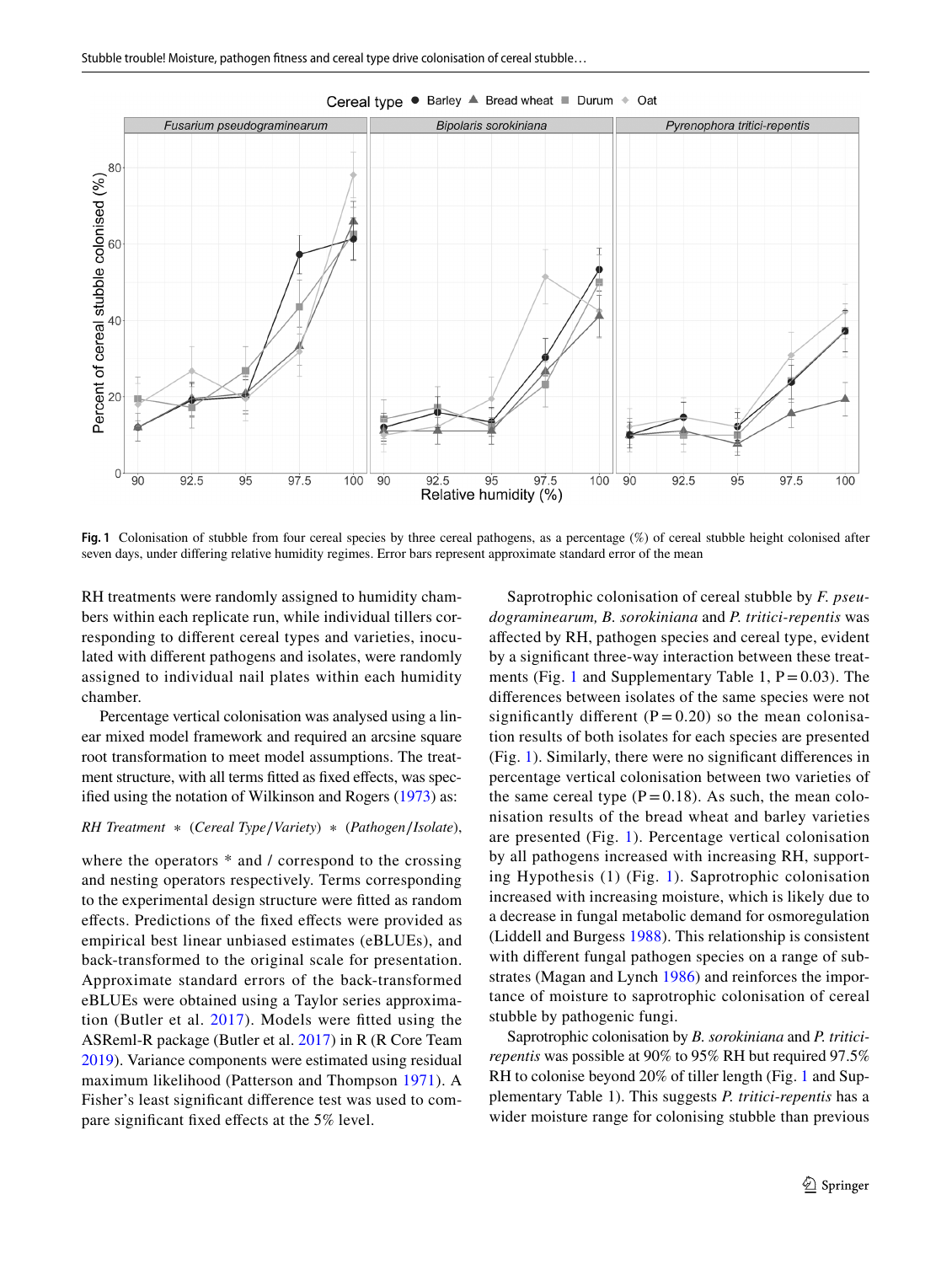reports of 0.0 to -2.5 MPa (equivalent to 98–100% RH at 25 °C) (Summerell and Burgess [1989](#page-5-3)). Wet conditions are also required for production of primary inoculum on stubble; conidia for *B. sorokiniana* (Chand et al. [2002](#page-4-11)) and pseudothecia, which release ascospores, for *P. tritici-repentis* (Pfender et al. [1988](#page-4-12)). Although wet conditions are more conducive to mycelial growth and inoculum production, they also favour cereal stubble decomposition, which can ultimately reduce pathogen survival (Lakhesar et al. [2010](#page-4-13)). A combination of wet conditions to promote saprotrophic growth within cereal stubble early post-harvest, followed by cool and dry conditions to promote survival of inoculum (Summerell and Burgess [1989;](#page-5-3) Zhang and Pfender [1992](#page-5-5)), is likely to be ideal for survival of these pathogens.

Saprotrophic colonisation of cereal stubble by *F. pseudograminearum* was generally more extensive compared with *B. sorokiniana* and *P. tritici-repentis* under moisture conditions of 92.5% RH and above. At 100% RH, *F. pseudograminearum* had the highest percentage vertical colonisation (61 to 78% colonised) for every cereal type compared to *B. sorokiniana* (41 to 53% colonised) and *P. tritici-repentis* (19 to 42% colonised) (Fig. [1](#page-2-0) and Supplementary Table 1)*.* This supports Hypothesis (2) that the diferent fungal pathogens have varying rates of vertical colonisation of cereal stubble, due to diferences in saprotrophic ftness (Magan and Lynch [1986\)](#page-4-5). As such, *F. pseudograminearum* could more rapidly saprotrophically colonise infected cereal stubble making it more likely to dominate in following seasons. *Fusarium pseudograminearum* has been shown to suppress *B. sorokiniana* during the pathogenic phase (Moya-Elizondo et al. [2011](#page-4-14)), and our results suggest *F. pseudograminearum* may outcompete both *B. sorokiniana* and *P. tritici-repentis* in the saprotrophic phase, but mixed-inoculation studies are needed to verify.

Colonisation of the diferent crop types and varieties by each pathogen did not align with existing disease susceptibility ratings. This partially supports Hypothesis (3), although crop type did afect saprotrophic colonisation in some cases. Oat stubble, for example, allowed higher saprotrophic colonisation for several pathogen by RH combinations (Fig. [1](#page-2-0) and Supplementary Table 1). For instance, the percentage of tiller length colonised by *B. sorokiniana* at 97.5% RH was signifcantly higher in oat compared to other stubble types.

All three pathogens colonised further in oat and barley stubble compared with bread wheat, even though oat exhibits lower incidence and severity of Fusarium crown rot (Knight and Sutherland [2017\)](#page-4-1), common root rot (Wildermuth and McNamara [1987](#page-5-6)) and yellow leaf spot (Hosford et al. [1987](#page-4-15); Rees and Platz [1979\)](#page-4-16), and barley is not a recognised host of *P. tritici-repentis*. The barley and oat stubble had larger and hollow tillers which may allow pathogens to colonise more freely than in bread wheat. This may explain why *P. tritici-repentis* was slowest to colonise bread wheat stubble at

100% RH (Fig. [1](#page-2-0) and Supplementary Table 1) despite bread wheat being the main host of *P. tritici-repentis* (Summerell and Burgess [1988a](#page-5-1)). Saprotrophic growth may, in this case, be infuenced by structural factors such as the anatomy (e.g. culm density) and morphology (e.g. stem diameter or thickness) of cereal stubble, which is unlikely to be related to metabolic disease resistance traits of the crop. Further effects on saprotrophic colonisation of stubble may include the nutritional composition and decomposition rates, which can vary by cereal type and growing conditions (Garrett [1972](#page-4-17); Pfender and Wootke [1987](#page-4-18); Smith and Peckenpaugh [1986\)](#page-5-7).

These fndings have potential implications for NGR crop rotation sequences, particularly if oat or barley are commonly grown following wheat. Even a low-level of infection could result in high levels of saprotrophic mycelial growth in retained standing cereal stubble, especially following extended periods of wet weather. Although crop selection cannot further slow or prevent saprotrophic colonisation of pathogens in post-harvest stubble (Summerell and Burgess [1988a](#page-5-1)), it remains a useful tool for limiting infection and disease severity in-crop (Simpfendorfer et al. [2019](#page-5-0)). The most efective approach for preventing saprotrophic colonisation is to avoid infection altogether, through inoculum avoidance, sowing of highly resistant varieties or fungicide applications where effective. This, however, may not be a realistic goal for pathogens like *F. pseudograminearum*, where only partial genetic resistance is available and current fungicides have limited efficacy (Simpfendorfer et al. [2019](#page-5-0)). Disease management strategies such as reducing cereal harvest height could therefore limit further inoculum production in infected crops by (1) removing pathogen inoculum residing in the upper canopy (*P. tritici-repentis*) (Zhang and Pfender [1992](#page-5-5)) and/or (2) removal of excess upper-canopy substrate which would otherwise allow fungal pathogens such as *F. pseudograminearum* and *B. sorokiniana* to saprotrophically colonise vertically within post-harvest stubble.

Saprotrophic growth of fungal pathogens is likley to depend on moisture, stubble characteristics and the individual diferent species requirements, plus additional factors like temperature and competition between microbes (Pfender et al. [1988\)](#page-4-12). In susceptible crops, signifcant mycelial growth may have already occurred prior to senescence (Knight et al. [2021](#page-4-19), [2017](#page-4-20); Petronaitis et al. [2020\)](#page-4-21), so the infection status of a crop at maturity should also be considered. Linking the pathogenic (in-crop) colonisation with saprotrophic (postharvest) colonisation of cereal stubble is therefore needed under feld conditions to fully illustrate the efect of host susceptibility on pathogen inoculum dynamics within and between seasons.

**Supplementary Information** The online version contains supplementary material available at<https://doi.org/10.1007/s13313-022-00860-1>.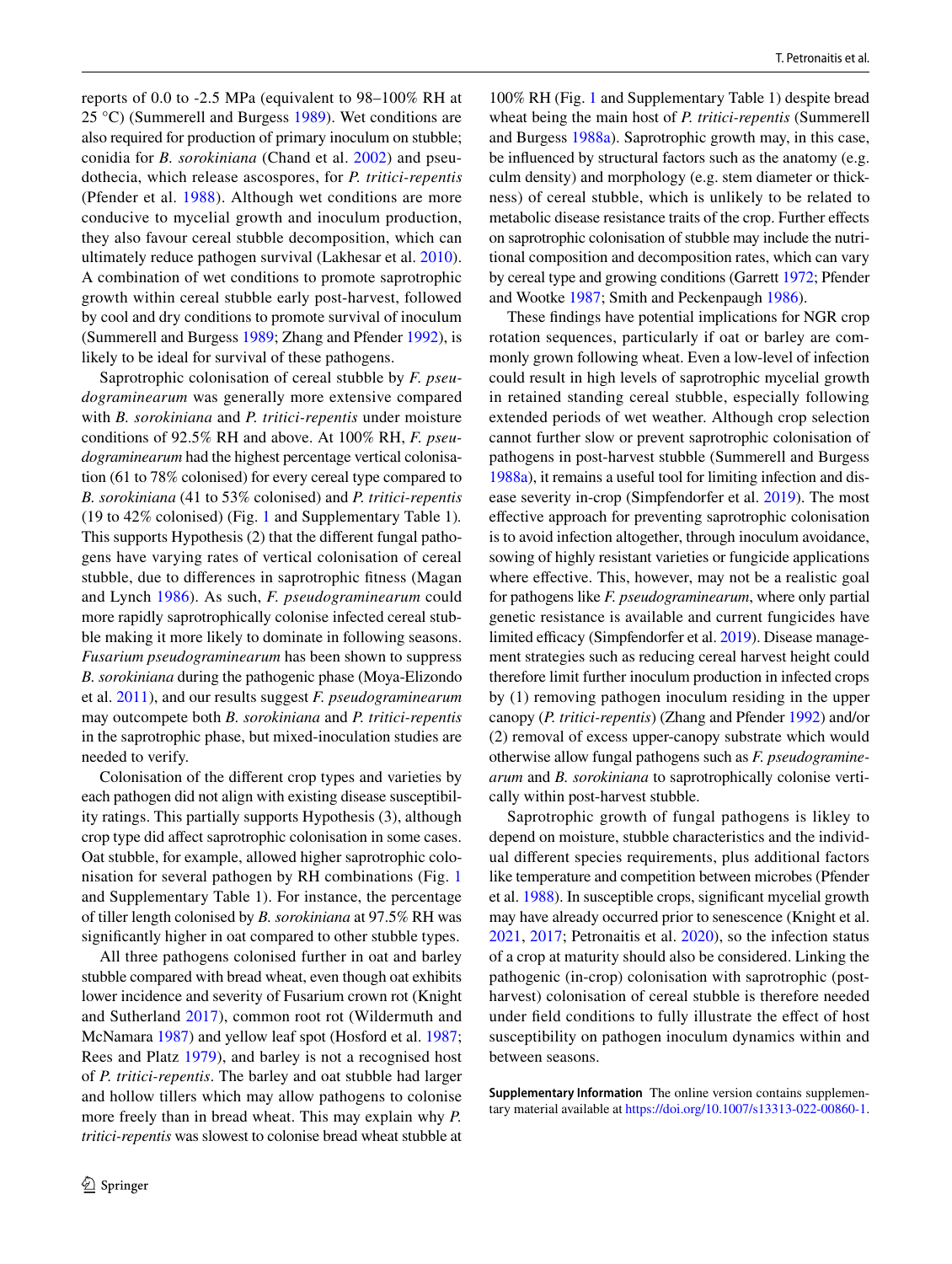**Acknowledgements** This research was made possible by the signifcant contributions of growers through their support of the Grains Research and Development Corporation (GRDC). Ms Petronaitis thanks the GRDC and New South Wales Department of Primary Industries for co-funding her Grains Agronomy and Pathology Partnership PhD scholarship (BLG211). Rick Graham and Gururaj Kadkol are thanked for providing cereal stubble. Technical assistance provided by Chrystal Fensbo and Jason McCulloch is gratefully acknowledged. The authors also thank Dr Narelle Moore, Hayley Wilson, Nicole Dron, Kerry Bell and Emily Plant who reviewed the manuscript.

**Author contributions** This article is based primarily on a student thesis prepared by PhD candidate Toni Petronaitis. All authors contributed to the study conception. Material preparation and data collection was performed by Toni Petronaitis and data analysis conducted by Clayton Forknall. The frst draft of the manuscript was written by Toni Petronaitis and all authors commented on previous versions of the manuscript. All authors read and approved the fnal manuscript.

**Funding** Open Access funding enabled and organized by CAUL and its Member Institutions.

## **Declarations**

**Conflicts of Interest** The authors declare that they have no confict of interest.

**Open Access** This article is licensed under a Creative Commons Attribution 4.0 International License, which permits use, sharing, adaptation, distribution and reproduction in any medium or format, as long as you give appropriate credit to the original author(s) and the source, provide a link to the Creative Commons licence, and indicate if changes were made. The images or other third party material in this article are included in the article's Creative Commons licence, unless indicated otherwise in a credit line to the material. If material is not included in the article's Creative Commons licence and your intended use is not permitted by statutory regulation or exceeds the permitted use, you will need to obtain permission directly from the copyright holder. To view a copy of this licence, visit <http://creativecommons.org/licenses/by/4.0/>.

## **References**

- <span id="page-4-7"></span>Butler D, Cullis B, Gilmour A, Gogel B, Thompson R (2017) ASReml-R reference manual version 4. UK: VSN International Ltd, Hemel Hempstead, HP1 1ES
- <span id="page-4-11"></span>Chand R, Singh H, Joshi A, Duveiller E (2002) Physiological and morphological aspects of *Bipolaris sorokiniana* conidia surviving on wheat straw. Plant Pathol J 18:328–332. [https://doi.org/10.5423/](https://doi.org/10.5423/PPJ.2002.18.6.328) [PPJ.2002.18.6.328](https://doi.org/10.5423/PPJ.2002.18.6.328)
- <span id="page-4-17"></span>Garrett S (1972) Factors affecting saprophytic survival of six species of cereal foot-rot fungi. Trans Brit Mycol Soc 59:445–452. [https://](https://doi.org/10.1016/S0007-1536(72)80125-6) [doi.org/10.1016/S0007-1536\(72\)80125-6](https://doi.org/10.1016/S0007-1536(72)80125-6)
- <span id="page-4-15"></span>Hosford RMJ, Larez CR, Hammond JJ (1987) Interaction of wet period and temperature on *Pyrenophora tritici-repentis* infection and development in wheats of difering resistance. Phytopathology 77:1021–1027. <https://doi.org/10.1094/Phyto-77-1021>
- <span id="page-4-19"></span>Knight NL, Macdonald B, Percy C, Sutherland MW (2021) Disease responses of hexaploid spring wheat (*Triticum aestivum*) culms exhibiting premature senescence (dead heads) associated with *Fusarium pseudograminearum* crown rot. Eur J Plant Pathol 159:191–202. <https://doi.org/10.1007/s10658-020-02158-8>
- <span id="page-4-20"></span>Knight NL, Macdonald B, Sutherland MW (2017) Colonization of durum wheat (*Triticum turgidum* L. var. *durum*) culms exhibiting premature senescence (dead heads) associated with *Fusarium pseudograminearum* crown rot. Plant Dis 101:1788–1794. [https://](https://doi.org/10.1094/pd1s-03-17-0415-re) [doi.org/10.1094/pd1s-03-17-0415-re](https://doi.org/10.1094/pd1s-03-17-0415-re)
- <span id="page-4-1"></span>Knight NL, Sutherland MW (2017) Assessment of *Fusarium pseudograminearum* and *F. culmorum* biomass in seedlings of potential host cereal species. Plant Dis 101:2116–2122. [https://doi.org/](https://doi.org/10.1094/pdis-12-16-1739-re) [10.1094/pdis-12-16-1739-re](https://doi.org/10.1094/pdis-12-16-1739-re)
- <span id="page-4-13"></span>Lakhesar DPS, Backhouse D, Kristiansen P (2010) Accounting for periods of wetness in displacement of *Fusarium pseudograminearum* from cereal straw. Ann Appl Biol 157:91–98. [https://doi.](https://doi.org/10.1111/j.1744-7348.2010.00413.x) [org/10.1111/j.1744-7348.2010.00413.x](https://doi.org/10.1111/j.1744-7348.2010.00413.x)
- <span id="page-4-10"></span>Liddell C, Burgess L (1988) Wax partitioned soil columns to study the infuence of soil moisture potential on the infection of wheat by *Fusarium graminearum* Group 1. Phytopathology 78:185–189
- <span id="page-4-5"></span>Magan N, Lynch J (1986) Water potential, growth and cellulolysis of fungi involved in decomposition of cereal residues. J Gen Microbiol 132:1181–1187. <https://doi.org/10.1099/00221287-132-5-1181>
- <span id="page-4-2"></span>Malaker P, Mian L, Khandaker MM, Reza M (2007) Survival of *Bipolaris sorokiniana* (Sacc.) Shoemaker in soil and residue of wheat. Bangladesh J Bot 36:133–137. [https://doi.org/10.3329/](https://doi.org/10.3329/bjb.v36i2.1501) [bjb.v36i2.1501](https://doi.org/10.3329/bjb.v36i2.1501)
- <span id="page-4-6"></span>Matthews P, McCaffery D, Jenkins L (2021) Winter crop variety sowing guide 2021. NSW Department of Primary Industries [https://www.dpi.nsw.gov.au/agriculture/broadacre-crops/guides/](https://www.dpi.nsw.gov.au/agriculture/broadacre-crops/guides/publications/winter-crop-variety-sowing-guide) [publications/winter-crop-variety-sowing-guide](https://www.dpi.nsw.gov.au/agriculture/broadacre-crops/guides/publications/winter-crop-variety-sowing-guide) Accessed 03 August 2021
- <span id="page-4-14"></span>Moya-Elizondo EA, Rew LJ, Jacobsen BJ, Hogg AC, Dyer AT (2011) Distribution and prevalence of Fusarium crown rot and common root rot pathogens of wheat in Montana. Plant Dis 95:1099–1108. <https://doi.org/10.1094/PDIS-11-10-0795>
- <span id="page-4-0"></span>Murray GM, Brennan JP (2009) Estimating disease losses to the Australian wheat industry. Australas Plant Pathol 38:558–570. <https://doi.org/10.1071/AP09053>
- <span id="page-4-9"></span>Patterson HD, Thompson R (1971) Recovery of inter-block information when block sizes are unequal. Biometrika 58:545–554. <https://doi.org/10.1093/biomet/58.3.545>
- <span id="page-4-3"></span>Percy CD, Wildermuth GB, Sutherland MW (2012) Symptom development proceeds at diferent rates in susceptible and partially resistant cereal seedlings infected with *Fusarium pseudograminearum*. Australas Plant Pathol 41:621–631. [https://doi.](https://doi.org/10.1007/s13313-012-0146-2) [org/10.1007/s13313-012-0146-2](https://doi.org/10.1007/s13313-012-0146-2)
- <span id="page-4-21"></span>Petronaitis T, Forknall C, Simpfendorfer S (2020) Crown rot stubble inoculum levels within season and further growth after harvest. Northern NSW Research Results 2019, NSW Department of Industry 87–91
- <span id="page-4-12"></span>Pfender W, Pacey C, Zhang W (1988) Saprophytic growth and pseudothecia production by *Pyrenophora tritici-repentis* in plant tissue held at controlled water potentials. Phytopathology 78:1205–1210. <https://doi.org/10.1094/Phyto-78-1205>
- <span id="page-4-18"></span>Pfender W, Wootke S (1987) Production of pseudothecia and ascospores by *Pyrenophora tritici-repentis* in response to macronutrient concentrations. Phytopathology 77:1213–1216. <https://doi.org/10.1094/Phyto-77-1213>
- <span id="page-4-8"></span>R Core Team (2019) R: A Language and Environment for Statistical Computing. R Foundation for Statistical Computing, Vienna, Austria
- <span id="page-4-16"></span>Rees R, Platz G (1979) The occurrence and control of yellow spot of wheat in north-eastern Australia. Aust J Exp Agric 19:369–372. <https://doi.org/10.1071/EA9790369>
- <span id="page-4-4"></span>Simpfendorfer S, McKay A (2019) What pathogens were detected in central and northern cereal crops in 2018? GRDC Update Paper Sourced from: [https://grdc.com.au/resources-and-publications/](https://grdc.com.au/resources-and-publications/grdc-update-papers/tab-content/grdc-update-papers/2019/03/what-pathogens-were-detected-in-central-and-northern-cereal-crops-in-2018) [grdc-update-papers/tab-content/grdc-update-papers/2019/03/](https://grdc.com.au/resources-and-publications/grdc-update-papers/tab-content/grdc-update-papers/2019/03/what-pathogens-were-detected-in-central-and-northern-cereal-crops-in-2018)